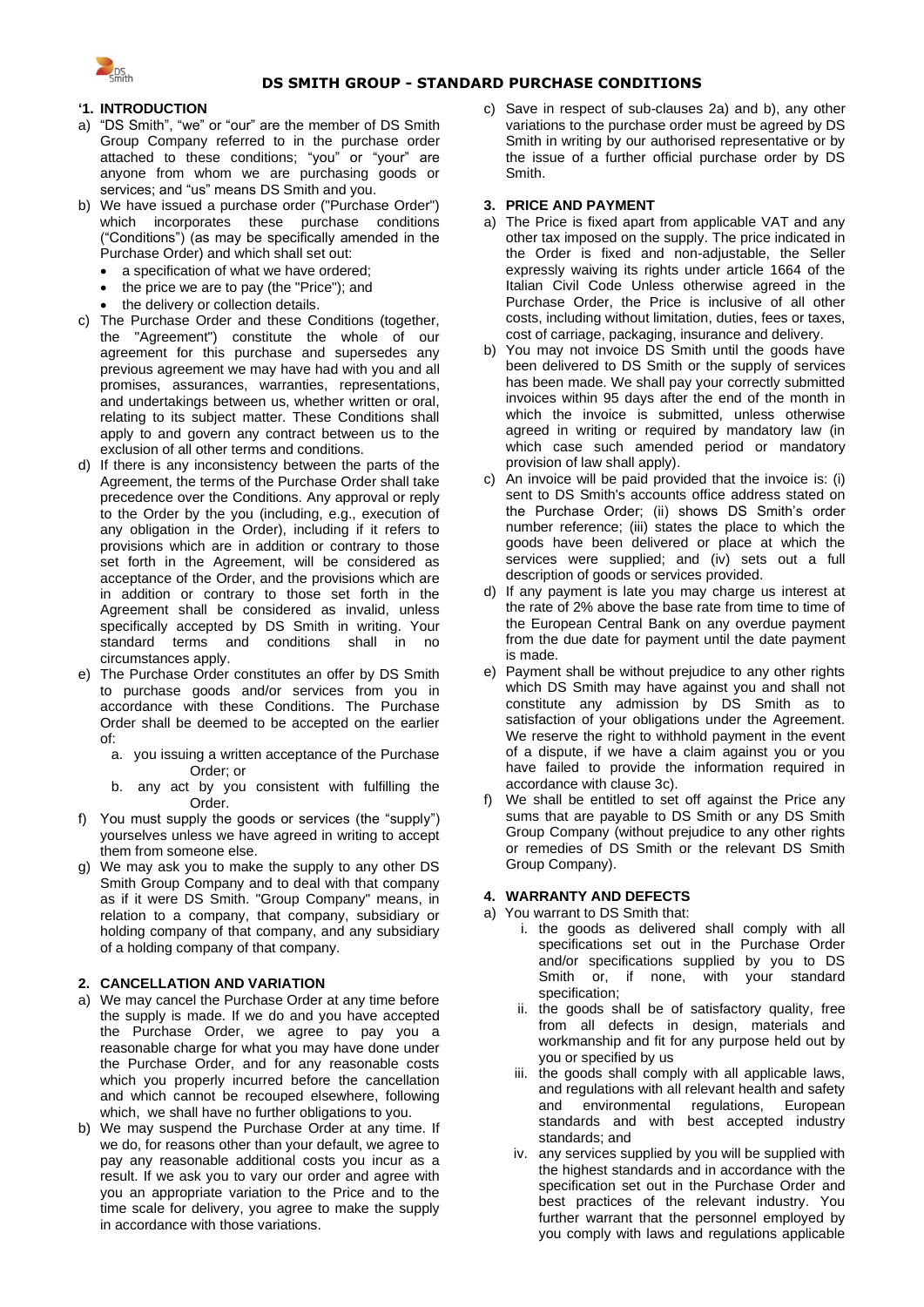$\overline{S}$ 

## **DS SMITH GROUP - STANDARD PURCHASE CONDITIONS**

to the services and to the obligations under the Agreement.

- b) You warrant that you shall not do or omit to do anything which may cause DS Smith to lose any licence, authority, consent or permission upon which it relies for the purposes of conducting its business, and you acknowledge that we may rely or act on the services supplied by you.
- c) The warranty hereunder runs from the time of delivery to DS Smith or time of performance of the service, for two years plus delays such as those due to nonconforming goods and services. The warranties shall apply to DS Smith, its successors and assignees. If we find that the goods and/or the services fail to comply with any of the warranties set out in the Agreement (the "Supplier Warranties"), we may, by giving you notice and at our sole discretion, and without prejudice to any of our other rights or remedies:
	- reject any of the goods or any part thereof (including any or all of the goods not affected by such failure to comply), and/or require the immediate refund of any monies already paid and/or cancel the Purchase Order;
	- ii. refuse any further delivery of any goods or the further provision of any services (including under another agreement between us);
	- iii. require you (at your sole cost, including the cost of any disassembly or reassembly) to make good or replace the goods or re-perform the services to DS Smith's satisfaction (in either case within 48 hours, unless agreed otherwise between the parties; and/or
	- iv. accept the goods or performance of the services, subject to receiving a reasonable reduction in Price to account for the non-compliance.
- d) Any repaired or replaced good, or part thereof, or reperformed services shall carry warranties on the same terms as set forth above for an additional period of twenty-four (24) months.
- e) We or our representatives shall have the right to inspect and test the goods and inspect the provision of the services, and you irrevocably grant to DS Smith the right to enter your premises (or those of your subcontractors) for these purposes. If as a result of such inspection or testing we inform you that we are not satisfied that the goods or the services comply with the Agreement, then you shall take all necessary steps to ensure compliance. No inspection or testing shall imply our acceptance.
- f) All Supplier Warranties shall be in force for either (i) two (2) years from the date of delivery of the goods or completion of the services, or (ii) your standard warranty period for the goods or services, whichever is longer.
- g)

# **5. TIME AND DELIVERY**

a) You shall deliver the goods and/or complete the provision of the services by the delivery or completion date(s) stated on the Purchase Order. If no dates are so specified, delivery of the goods and/or completion of the services will be within such date as may be agreed by us in writing. If the supply of the goods and/or services is not completed by that date, we may impose liquidated damages of 0.5% of the Price per day of delay, up to maximum of 5% of the Price. Both parties acknowledge and agree that these liquidated damages represent a genuine pre-estimate of the damages likely to be suffered by DS Smith if you fail to deliver the goods or provide the services in accordance with the agreed timescales.

- b) If delivery of the goods and/or completion of the provision of the services is delayed by more than 5 days, we may treat that failure as a material breach and terminate the Agreement forthwith without liability. In that event we would have no further obligations to you but you would be liable to make good any loss to DS Smith.
- c) Unless stated otherwise in the Purchase Order, all goods shall be delivered INCOTERMS 2020 DAP at the location stated in the Purchase Order.
- d) The Supplier shall deliver the quantity of goods stated on the Purchase Order. DS Smith may at its discretion accept a quantity variation and pay pro-rata for the actual quantity delivered.
- e) You shall ensure that the goods shall be properly packed and stored during transit so as to reach their destination in an undamaged condition. All containers and other packaging shall be included in the Price and are non-returnable unless otherwise agreed on the Purchase Order.
- Where necessary, you shall at your own cost, obtain and comply with any export/import licences, permits or consents (including work permits or consents) for the supply and delivery of the goods or provision of the services.

#### **6. PASSING OF RISK AND TITLE**

- a) Title and risk in the goods shall pass to DS Smith when they have been delivered to DS Smith.
- b) If items (including without limitation the goods) that belong to DS Smith are in your possession you undertake that you shall: (i) hold the relevant items as the fiduciary agent of DS Smith; (ii) clearly identify the items as our property; (iii) keep the items separate from your property or property belonging to others; (iv) keep the items properly stored and insured; and (v) not exercise, assert or purport to exercise or assert any lien of whatever nature in connection with such items.
- c) You shall give DS Smith access (on reasonable notice) to any premises where goods are being manufactured or stored for DS Smith for any reasonable purpose under this Agreement.
- d) You shall not be entitled to pledge or charge by way of security any of the items which remain our property, but if you do so or purport to do so, we shall have the right to recover our property in accordance with this clause.

#### **7. TERMINATION**

- a) We may terminate the Agreement immediately on written notice if:
	- you are in breach of an obligation and
		- o you cannot put it right; or
		- o you do not put it right within seven days of receiving notice from DS Smith to do so; or
		- o we have given you notice of a breach of the same obligation at least twice before; or
	- we reasonably believe that you will not be able to pay your debts as they fall due or that you will be unable to fulfil your obligations under the Agreement.
- b) On termination we have no further liabilities under the Agreement.
- c) Subject to clause 7(b), termination of the Agreement, however arising, shall not affect any of the parties' rights, remedies, obligations and liabilities that exist as at termination. Provisions relating to warranties, limitation of liability, intellectual property, compliance, confidentiality and obligations on termination survive termination or expiration of the Agreement.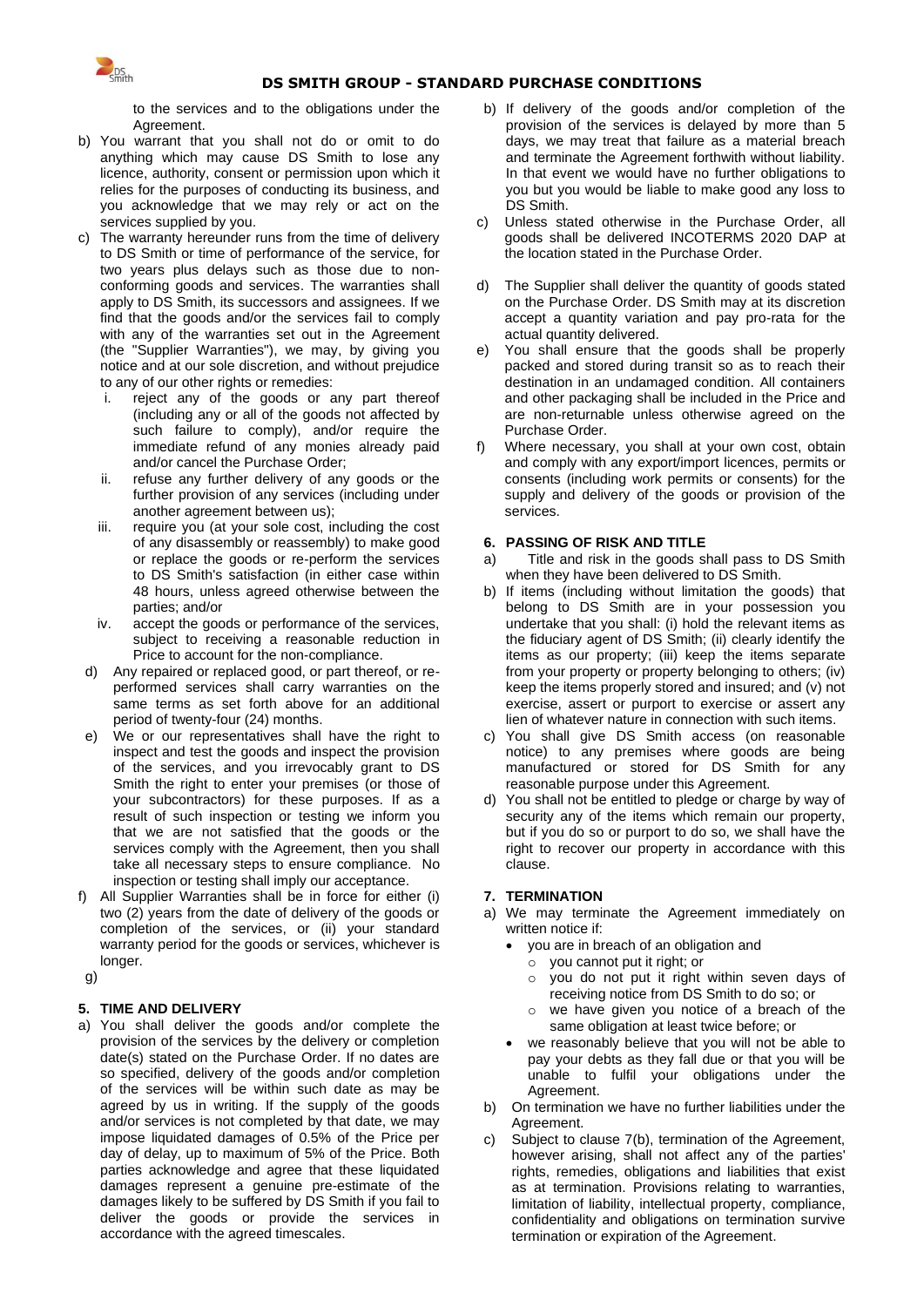

### **8. LIABILITY AND INSURANCE**

- a) You agree to pay DS Smith on demand an amount sufficient to cover any and all liabilities, claims, demands, damages, costs, losses, fees and expenses (including, without limitation legal fees and expenses on a full indemnity basis) which are incurred by or brought against DS Smith or which may otherwise arise, directly or indirectly, as a result of:
	- any breach by you of your obligations under the Agreement;
	- any claim that the supply of goods/services infringe, or their use/resale infringes the rights of any other person;
	- your act, omission, neglect or default or that of your employees, sub-contractors or agents; or
	- the termination of the Agreement under clause 7.
- b) You must maintain adequate insurance cover against risks you incur under this Agreement and provide evidence of that cover at our request.
- c) Nothing in these Conditions shall exclude or restrict either party's liability for: (i) death or personal injury caused by our negligence;(ii) fraud or fraudulent misrepresentation; or (iii) any other liability that cannot be excluded by law.
- d) Subject to clause 8(c), neither party shall have any liability whatsoever (directly or indirectly) whether in contract, tort (including claims for negligence or breach of statutory duty), misrepresentation, restitution or otherwise arising in connection with the performance or contemplated performance of the Agreement for any: (i) loss of business, revenue, opportunity, contracts or goodwill; (ii) anticipated savings, wasted expenditure, corruption or destruction of computer data; or (iii) for any indirect or consequential loss.
- e) Subject to clause 8(c), DS Smith shall not have any liability whatsoever for any loss or damage suffered by you or any third party as a result of any breach of the security of:
	- a. software, network and information systems you use; and
	- b. your business' physical, technical, administrative and organizational safeguards put in place, or that should have reasonably have been put in place.
- f) Save in respect of our obligation to pay in accordance with clause 3 (and subject to clauses 8(c), 8(d) and 8(e)), our liability in respect of any other claims in contract, tort (including claims for negligence or breach of statutory duty), misrepresentation, restitution or otherwise arising in connection with this Agreement shall in all circumstances be limited, to the maximum extent permitted by law, to any direct loss or damage up to 10% of the amount of the Price paid for the goods giving rise to the claim.

### **9. COMPLIANCE**

- a) In addition to your obligations to comply with applicable laws and regulations, you shall and shall procure that your officers and employees shall:
	- comply with the DS Smith Global Supplier Standard;
	- comply with DS Smith's Code of Ethics and Organization and Management Model as well as Italian Legislative Decree 231/01;
	- comply with the Bribery Act 2010 and all anticorruption laws applicable to you or DS Smith ("Anti-corruption Laws");
	- not, directly or indirectly, either in private business dealings or in dealings with the public

sector, offer, promise or give (or agree to offer, promise or give) any financial or other advantage with respect to any matters which are the subject of this or any other agreement between DS Smith and you and/or to obtain any benefit for DS Smith which would violate the Anti-corruption Laws.

- comply with the Modern Slavery Act 2015 and all applicable anti-slavery and human trafficking laws, statutes, regulations and codes from time to time in force applicable to you or DS Smith;
- ensure that neither you nor any of your senior officers have been convicted of any offence involving slavery and human trafficking, nor have been or are the subject of any investigation, inquiry or enforcement proceedings by any governmental, administrative or regulatory body regarding any offence or alleged offence of or in connection with slavery and human trafficking;
- not, when acting in the capacity of a person associated with DS Smith, engage in any act or omission which would constitute a UK tax evasion facilitation offence or a foreign tax evasion facilitation offence as those terms are defined in Part 3 of the Criminal Finances Act 2017; and
- not cause, facilitate or contribute to the commission of an offence of failing to prevent the facilitation of tax evasion under section 45 or 46 of the Criminal Finances Act 2017 or any other legal and regulatory anti-facilitation of tax evasion obligations.
- b) If you become aware of any breach or suspected breach of this clause 9 by you or your subcontractors, or in the event you are subject to any prosecution for the crimes specified in the Italian Legislative Decree 231/2001 or were convicted for an offence covered by the said Legislative Decree by a judgment – whether or not having the force of res judicata – according to article 444 of the Italian Criminal Procedure Code, you shall promptly notify DS Smith and we may immediately suspend operation of the Agreement by giving written notice to you, pending an investigation into the breach or suspected breach. You shall assist DS Smith in any such investigation, including by providing DS Smith with reasonable access to your personnel, documents and systems.
- c) In addition to our rights in clause 7, if, in our reasonable opinion, you or your subcontractors have breached this clause 9, we may, in our sole discretion, on written notice, immediately: (i) terminate any or all agreements between DS Smith and you; and (ii) suspend operation of the Agreement. by giving written notice to you.

### **10. INTELLECTUAL PROPERTY**

- a) Both parties retain ownership of their own intellectual property rights on the goods or services supplied under this agreement, including but not limited to, patents, trademarks, designs, copyright, domain names, trade secrets, know-how, trade names.
- b) Nothing contained in the Agreement shall be construed as conferring on each party, save as otherwise expressly provided, any licence or right, under any law (whether common law or statutory law), rule or regulation including, without limitation those related to copyright or other intellectual property rights.
- c) You grant DS Smith a personal, non-exclusive and royalty free right to use and exploit such intellectual property rights in the goods or services solely to the extent necessary for the use and operation of said goods or services.